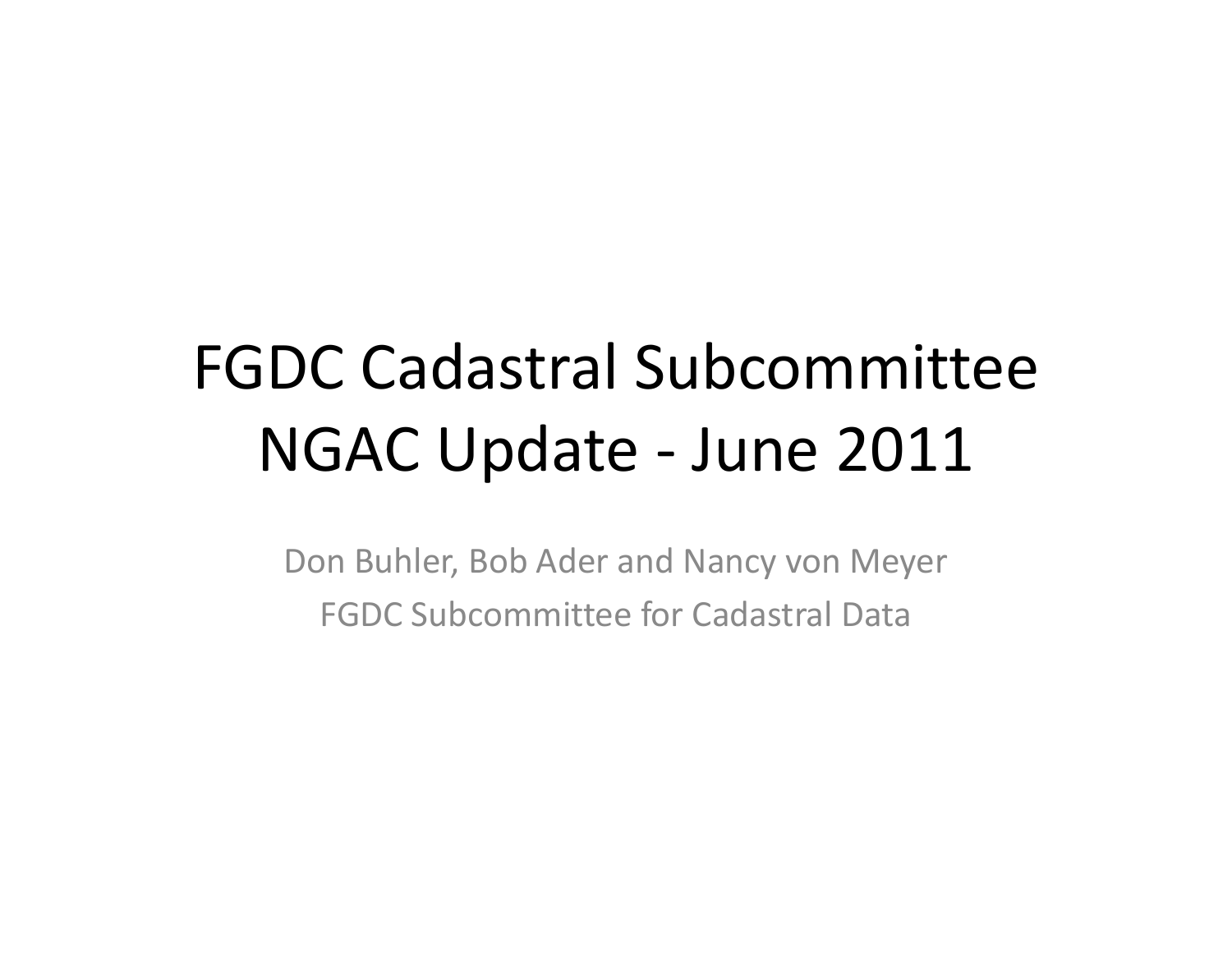# Cadastral Subcommittee

### • Public Land Survey System (Cadastral Reference)

- BLM Stewardship
- – $-$  State/County Stewardship
- Parcel Level Data
	- – $-$  Federally Managed Parcels
	- – $-$  State Managed Parcels
	- – $-$  Privately Owned Parcels
	- Tribal Lands
- Inventory of Contacts and Status
- Wildland Fire Parcel Standardization Support
- Mortgage Study Update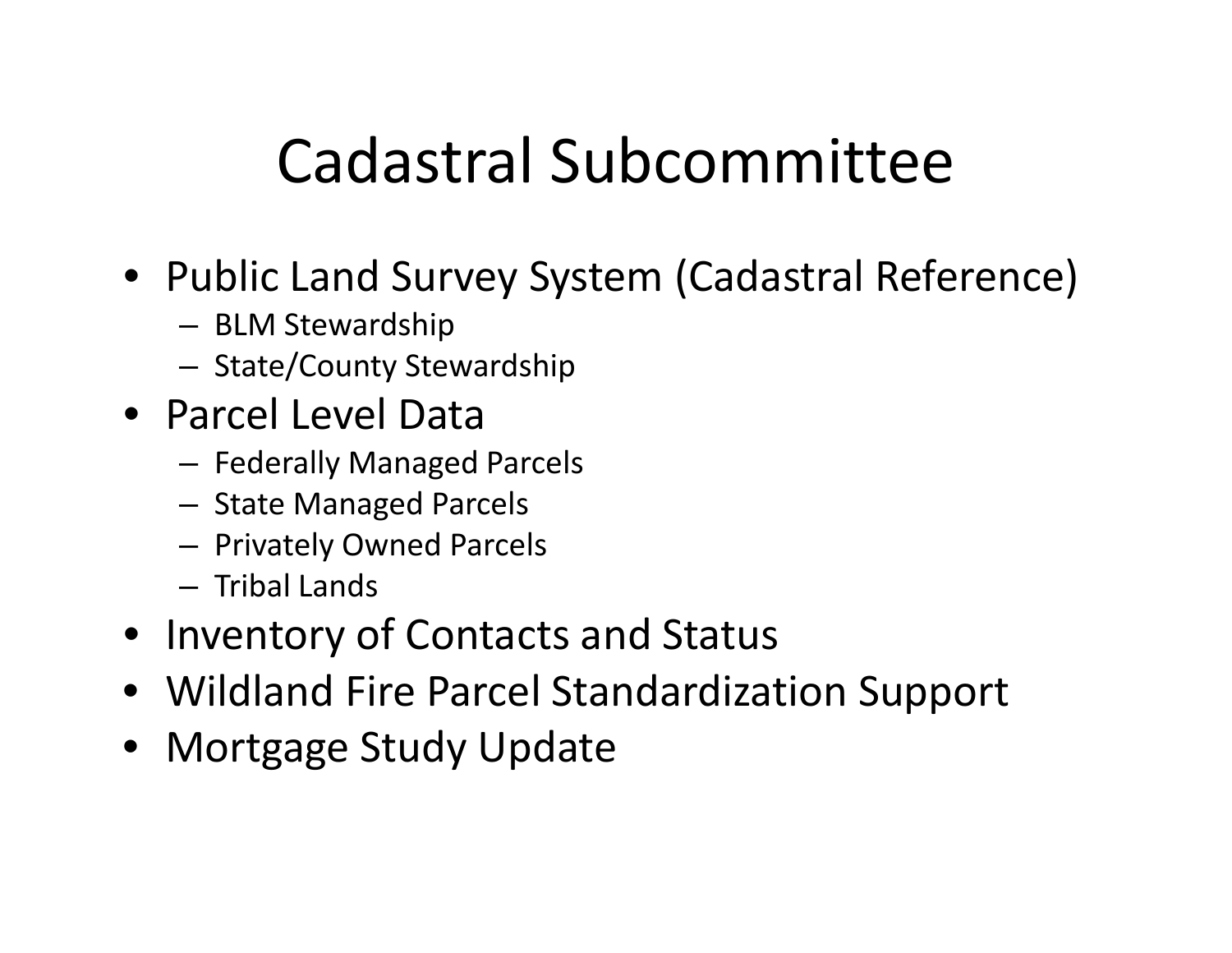# PLSS (Cadastral Reference) Business Needs

#### • US Rights

Federal rights and interests including surface and subsurface ownership are mapped primarily to the PLSS. The PLSS is also used to index and georeference Master Title Plats and other legal records. Sustaining a high quality representation of the PLSS is essential for daily business

### • Rights for the Authorized Use of Public Lands

BLM Uses the PLSS as the basis for mapping the rights and authorizations for using public lands such as oil and gas leases, timber leases, grazing allotments, mineral leases and special land use permits. In addition, PLSS is used for mapping the restrictions for using public lands (e.g., resource protection, no surface occupancy, seasonal stipulations, etc.)

#### • Resource Related Mapping

The PLSS is used extensively for resource inventories and resource management plans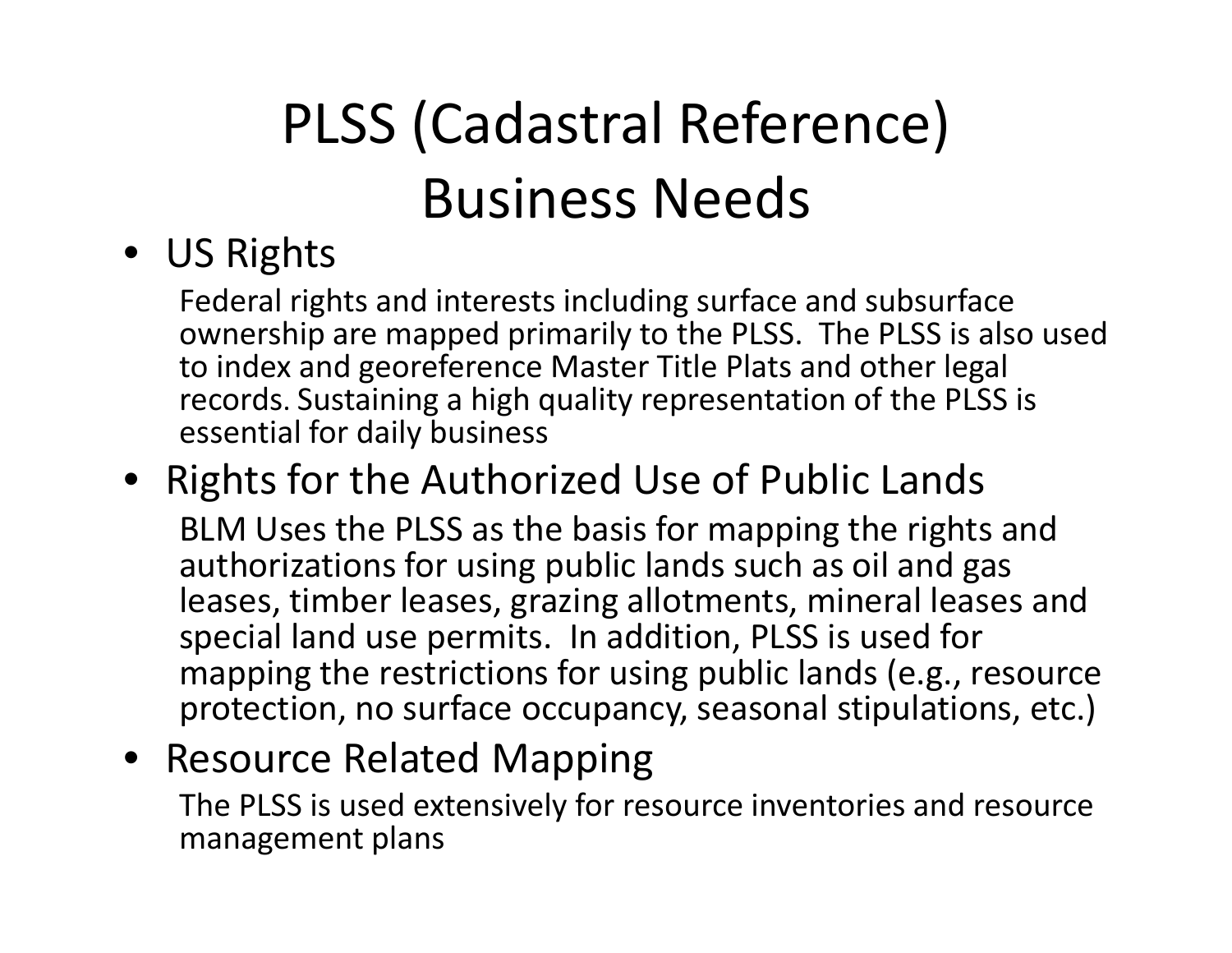# PLSS Standardization Status (Cadastral Reference)



 $\Box$ Not Started

South Dakota, Oklahoma and Minnesota next priorities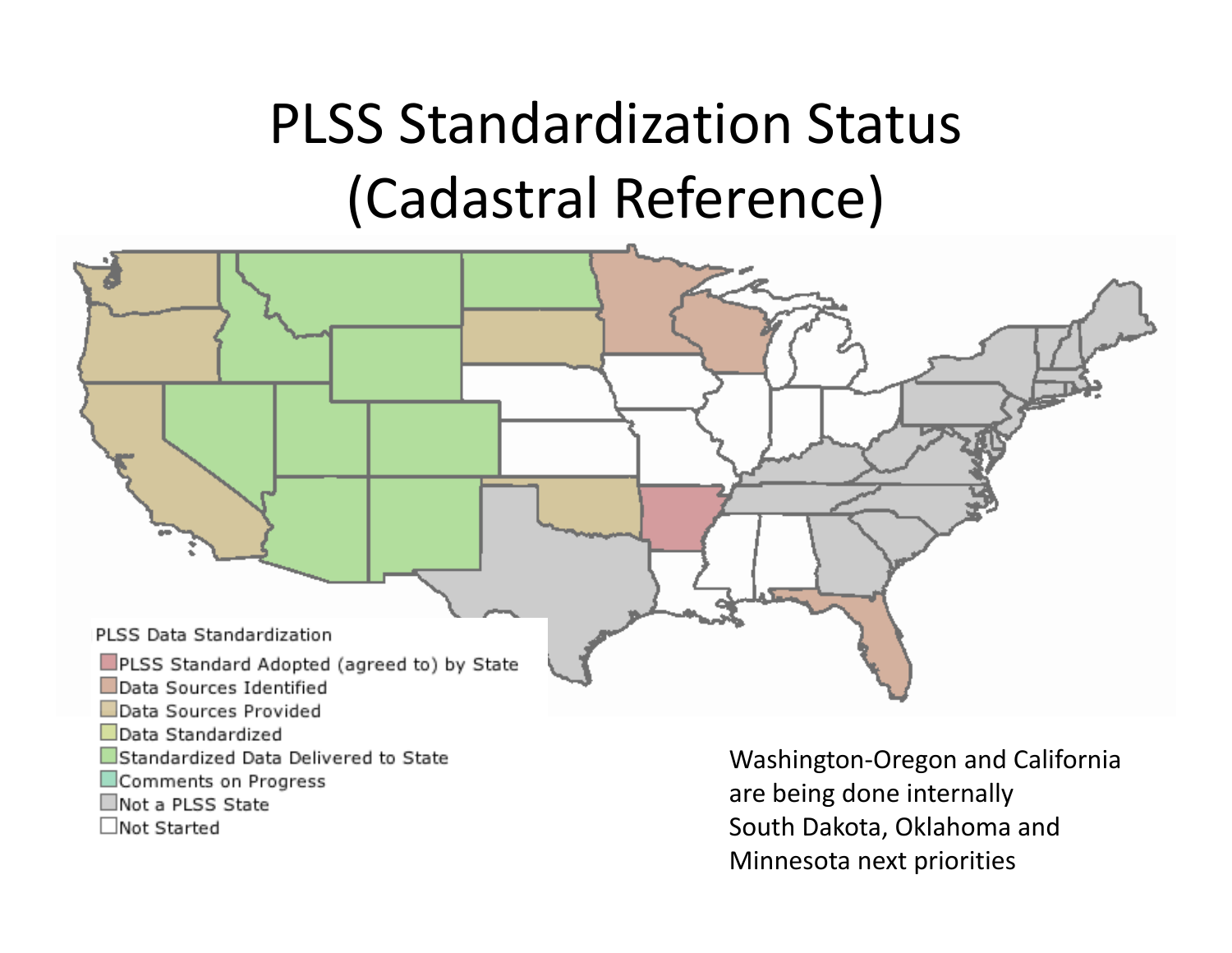# Parcel Level Data – Federal Parcels

- Chaired by Doug Vandegraft
- • Draft report is out for work group review **Goals**
- To identify and verify the definition of federal parcels and the attributes for core publication data for federal parcels.
- Determine the current status of parcel collection and automation in the federal land management agencies.
- Estimate the level of effort and resources required to complete <sup>a</sup> first version of the publication data set for federal parcels.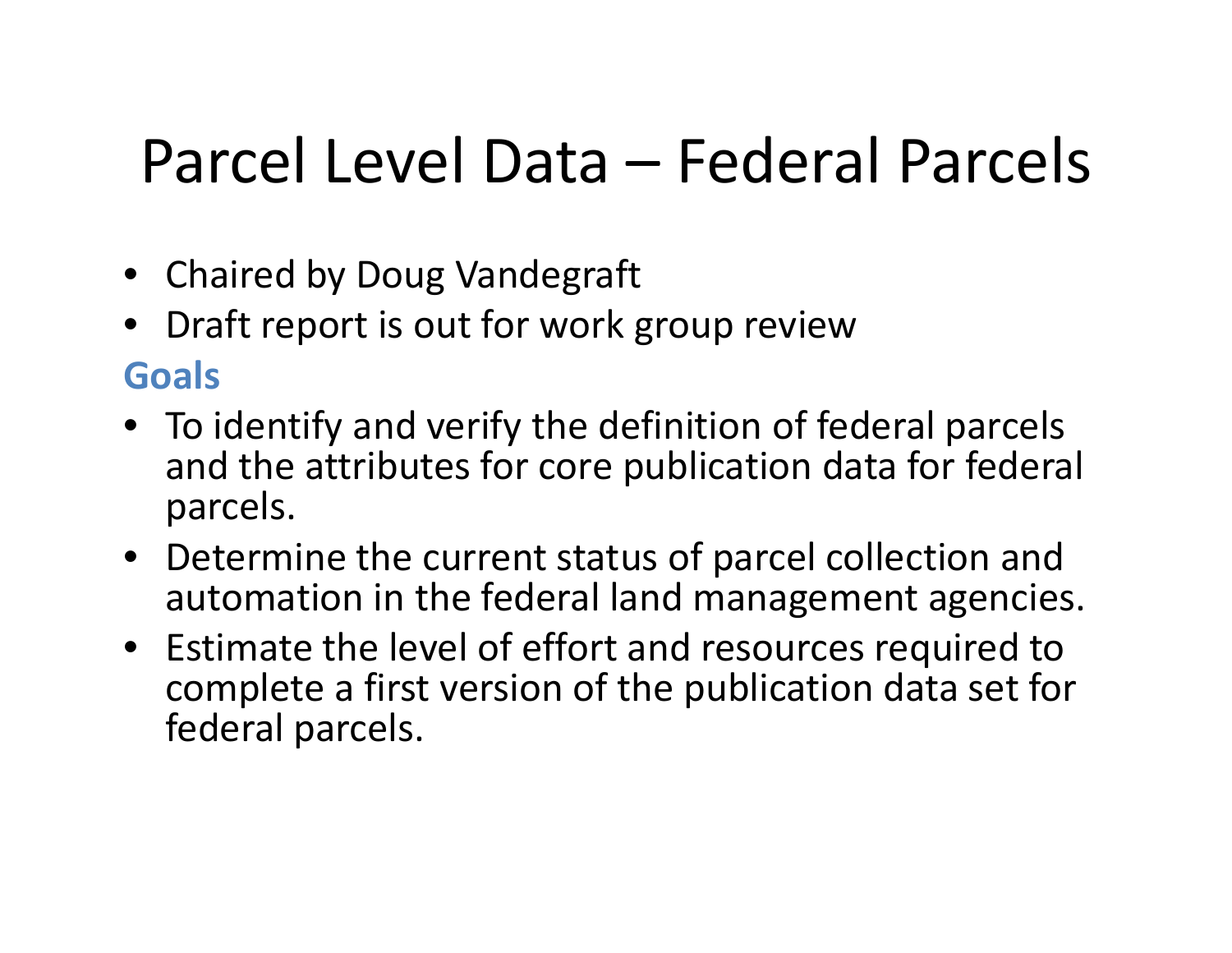# Parcel Level Data – Federal Parcels

- Many of the land agencies have developed publication servers for federally managed lands that serve internal agency needs. (COE,BIA, DoD, USFS, BLM, USFWS, NPS)
- Some have developed services for publication data for the public.
- There is <sup>a</sup> need to have <sup>a</sup> standardized format in terms of attribution and presentation to assist the general public in consuming this information.
- Many agencies are further along in the completion of the parcel data collection than expected at the beginning of the project.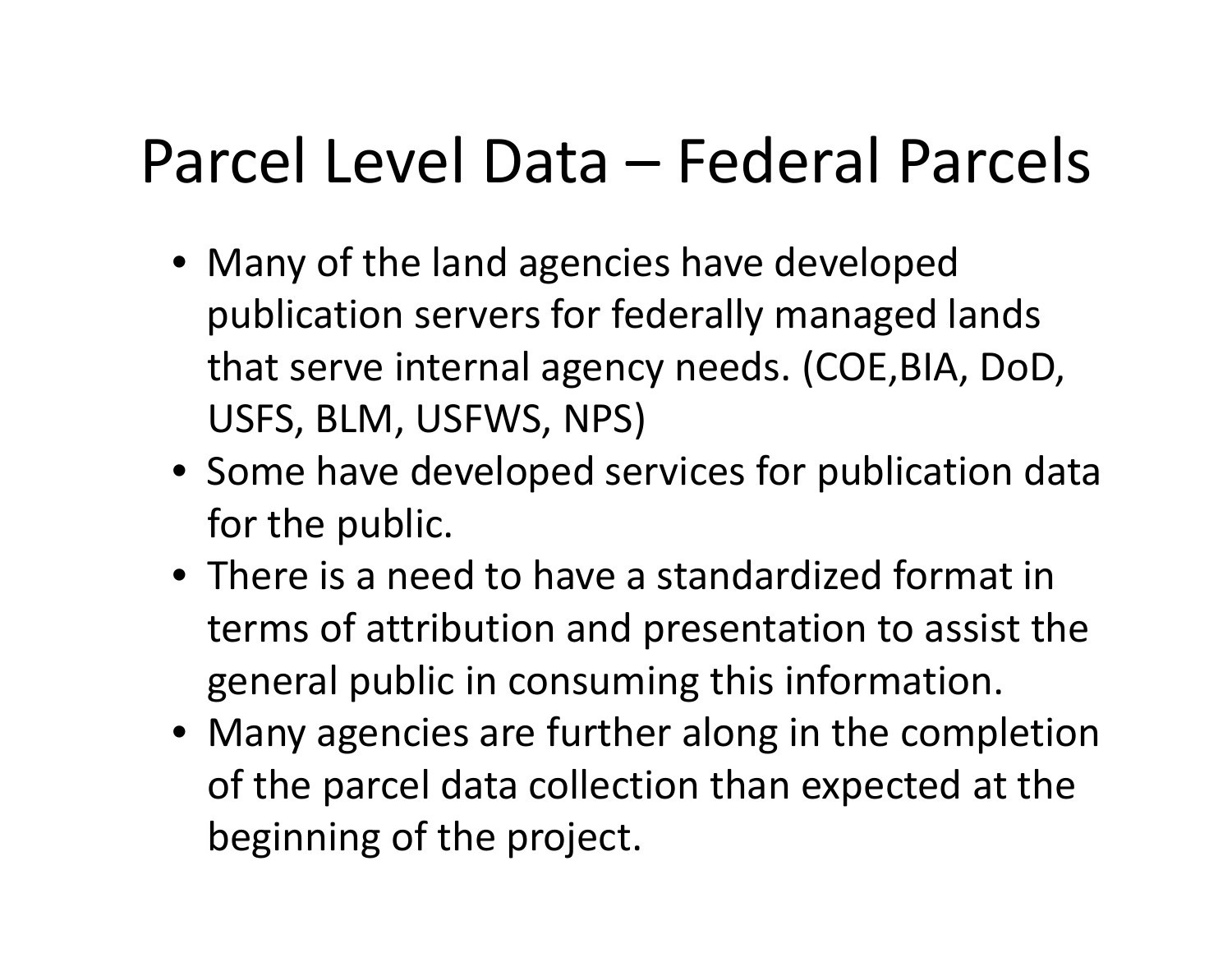# Parcel Level Data – State Parcels

- Work with NSGIC to develop cadastral contacts in each state.
- Use the national GIS inventory, Ramona, to compile and maintain local and state contacts for parcel level data.
- Support states by providing them with standardized PLSS data and standardized federal parcel data for their state
- Encourage States to stand up Standardized Parcel data servers (Gov‐to‐Gov)
- Work with NSGIC to Develop <sup>a</sup> standard for publishing state owned lands data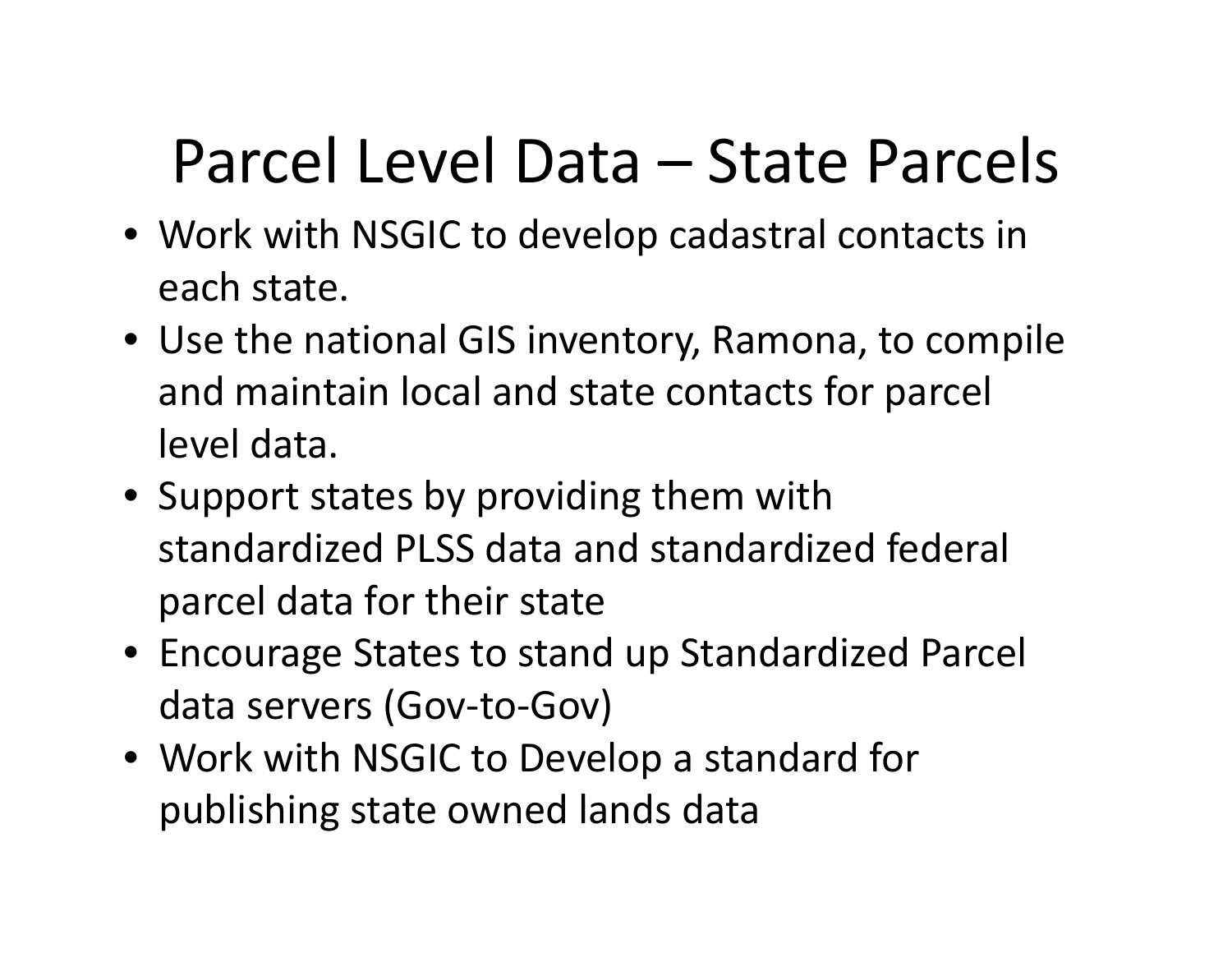### Inventory of State Contacts and Status

Table 1 - 2009 Findings Summary

| <b>Statistic or Measure</b>                                      | Count                     |
|------------------------------------------------------------------|---------------------------|
| Total Number of non-government owned parcels in U.S.             | 150 million               |
| Total Number of parcels in a "GIS ready" format                  | 123 million $(82%)$       |
| Number of Counties with parcels in a "GIS ready" format          | Approximately 1600 (50 %) |
| Percentage of Population living in areas with parcels in a "GIS" | Approximately 93 %        |
| ready" format                                                    |                           |
| Percent of U.S. land area with parcels in a "GIS Ready"          | Approximately 55 %        |
| format                                                           |                           |

A survey of states to ascertain the status of parcel data completion was completed in early 2010. The report is available in Subcommittee's publication site <http://www.nationalcad.org/showdocs.asp?docid=1158&navsrc=Project>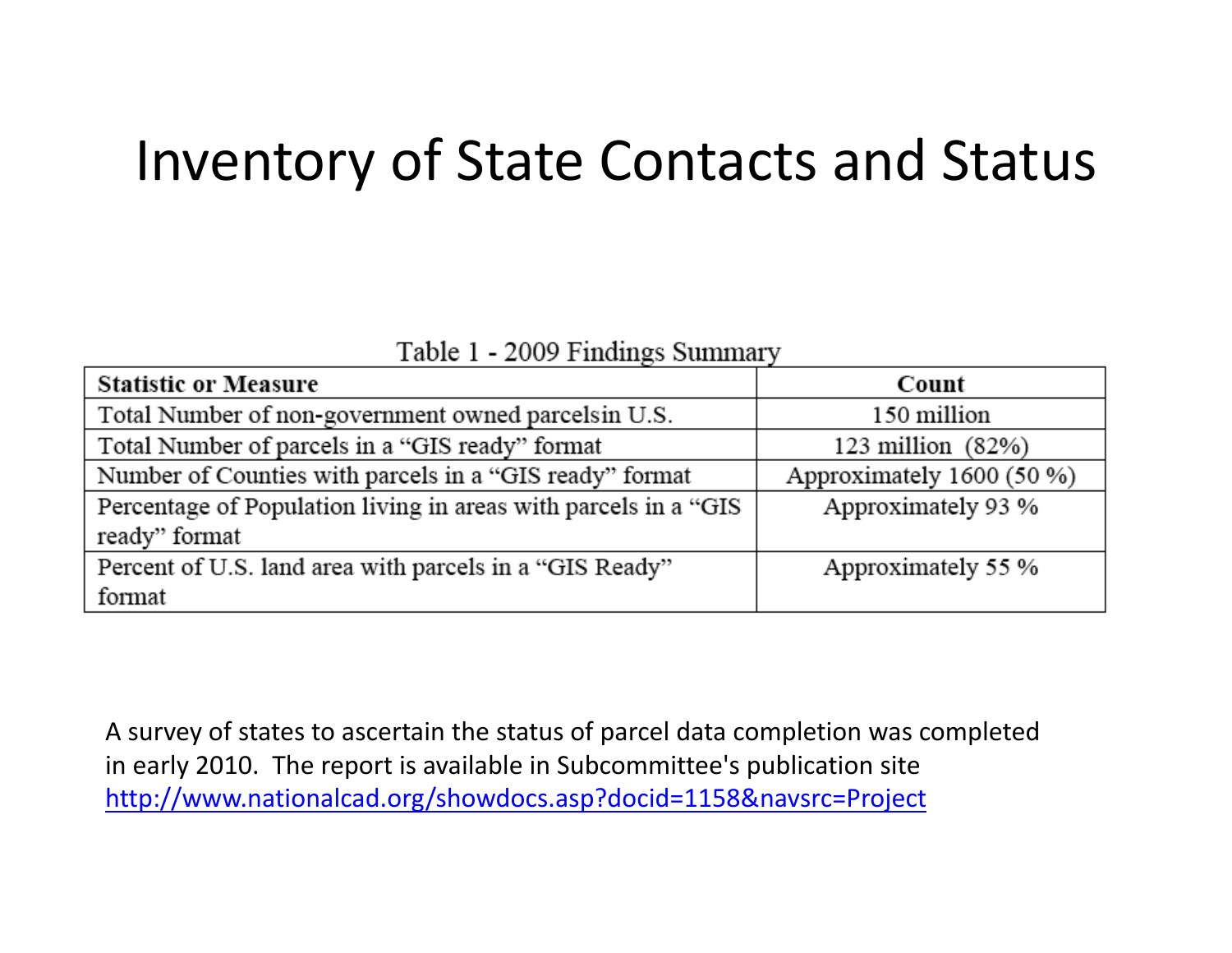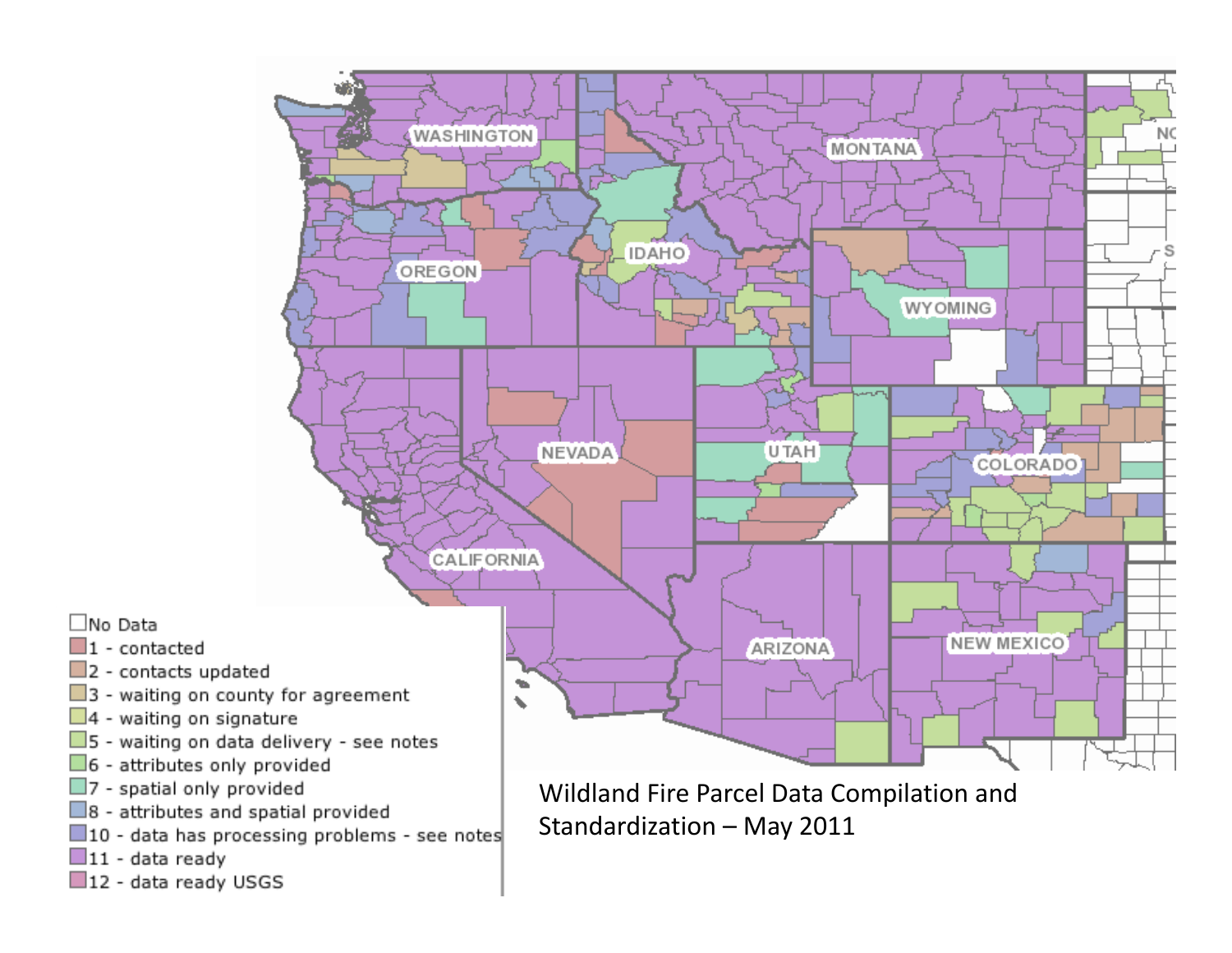# Wildland Fire Parcel StandardizationEastern States

**Florida** – Data is provided through <sup>a</sup> state FTP site and crosswalk to the data on the FTP site has been completed **North Carolina** – Provided all available site address points statewide as <sup>a</sup> surrogate for parcel data to support wildland fire **Mississippi** – five coastal counties have been cross walked and standardized**Wisconsin** – is making progress toward statewide collection of standardized data that will be available to wildland fire **Arkansas** – Provide available parcel data on FTP site in <sup>a</sup> standardized form, no cross walk needed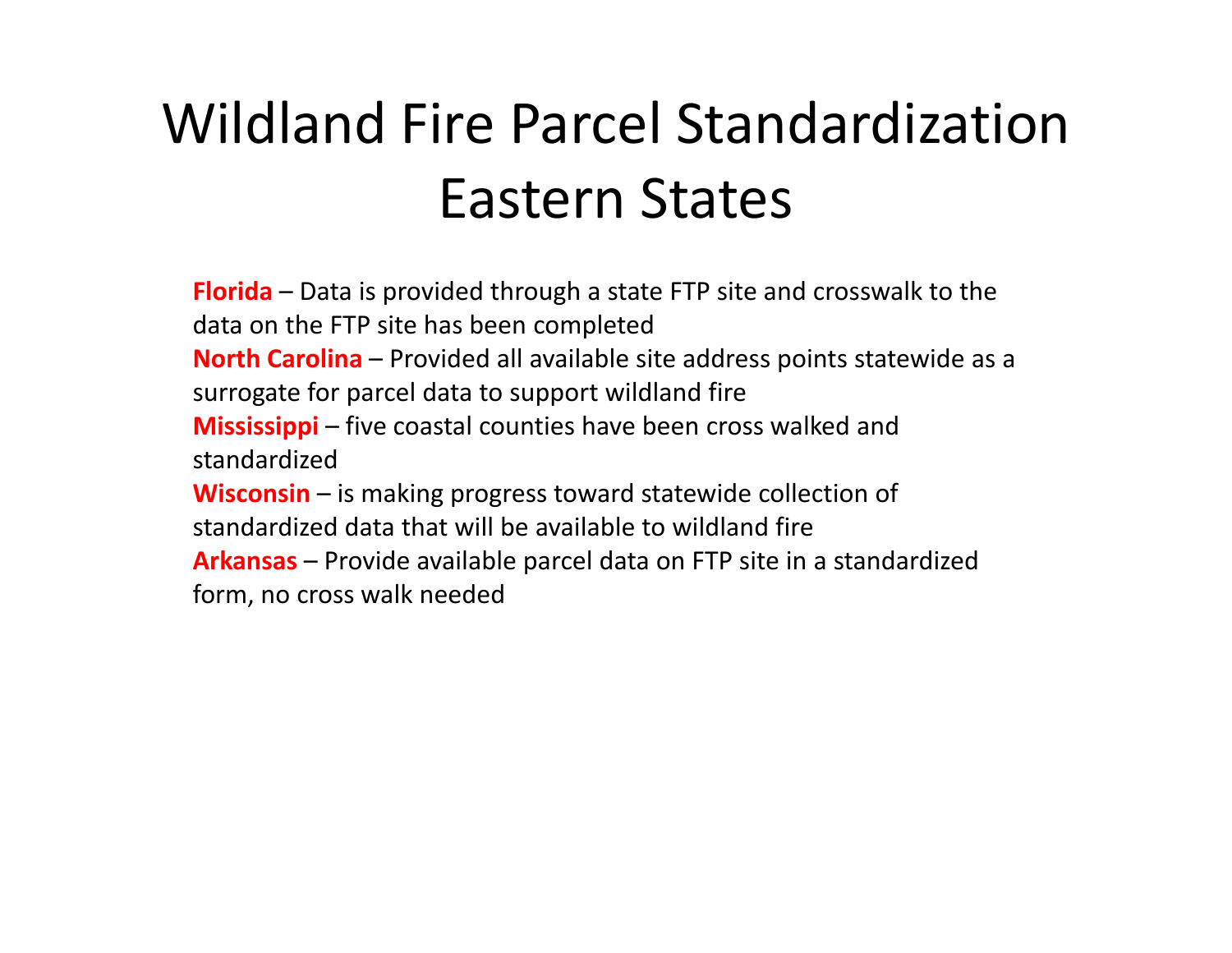# Mortgage Study Update NGAC Recommendation

- Dodd‐Frank Financial Reform Bill 2010
- New Data Requirement
	- $-$  as the Bureau may determine to be appropriate, the parcel number that corresponds to the real property pledged or proposed to be pledged as collateral;
- Working with the Federal Reserve Board on technical and data issues facing the implementation of this requirement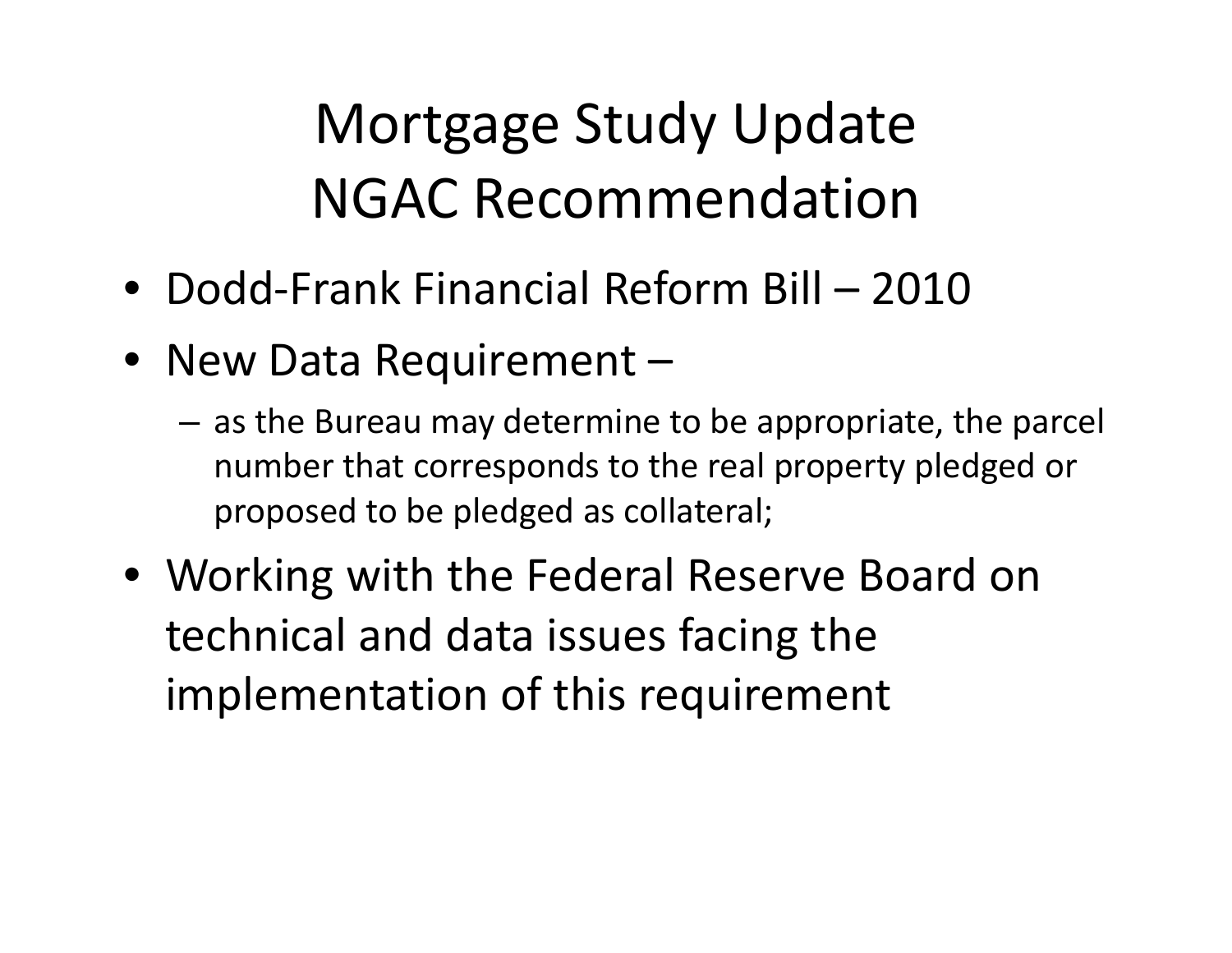# Subcommittee Vision for Cadastral NSDI

The Subcommittee's strategic vision for a national cadastre is **for the states to assume the responsibility for compilation and publication of both local government parcels, corners of common control and state public land parcels for government ‐to ‐government data sharing.** The reasoning behind promoting the states to serve as the *Trusted Data Source* for the state's local government parcels is based on the following "facts on the ground":

- $\bullet$  Local government parcel data is is managed by more than 4,000 local government sources.
- $\bullet$  Federal agencies cannot realistically manage data sharing arrangements with the more than 4,000 local government sources of parcel data.
- $\bullet$  Each state's "cadastral infrastructure" is slightly different requiring a customized approach.
- $\bullet$ All states have many business interests in parcel data
- $\bullet$ **A sustainable system dictates that the maintenance of such a system is incorporated into the daily business operations of local and state governments.**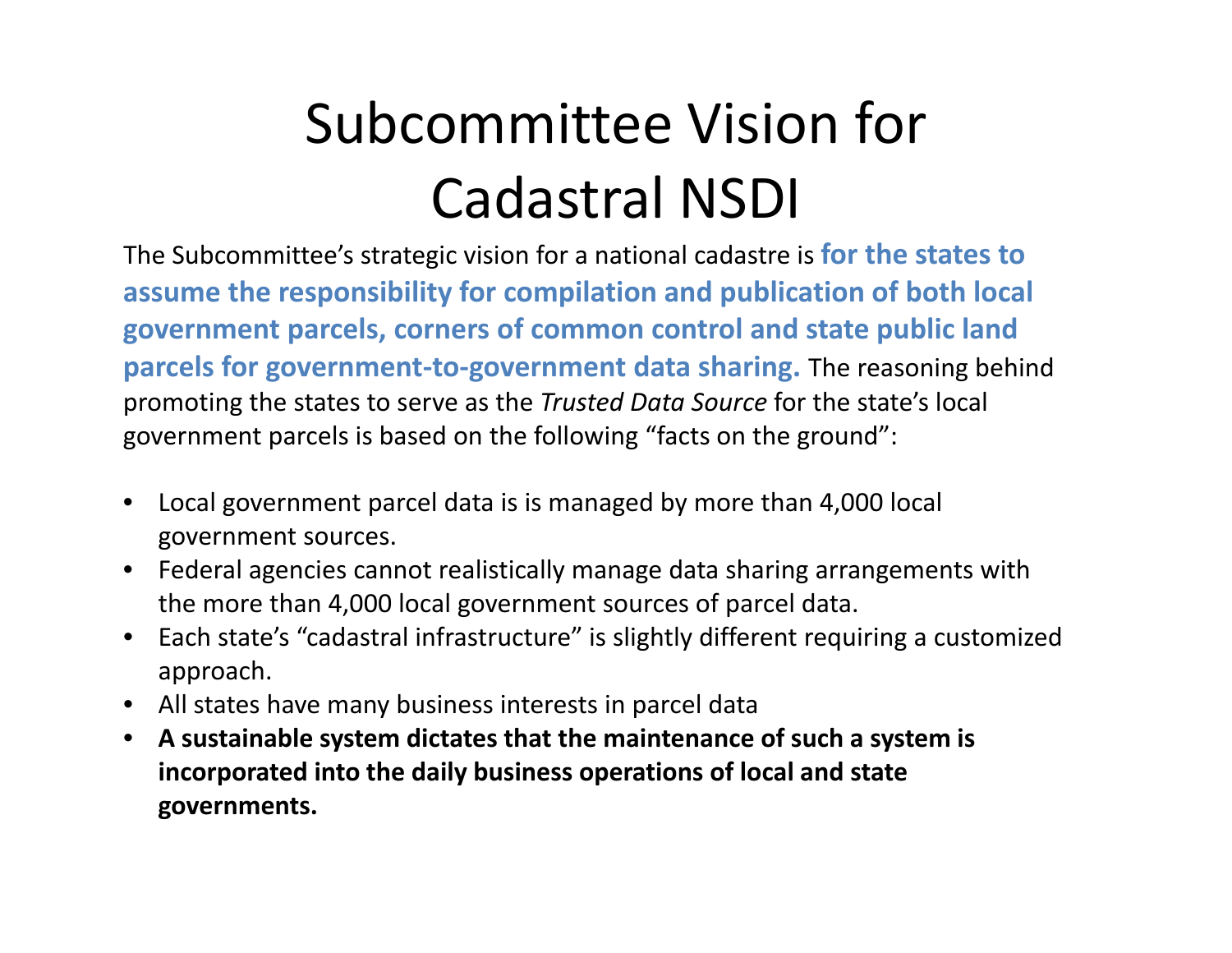# Resources Needed and Efforts

- National Coordination
	- Identified and documented the need for three national level coordinators.
	- NGAC endorsed
	- Congressional Research Service Report

*Issues Regarding <sup>a</sup> National Land Parcel Database – May 13, 2011*

- Local and State Participation
	- Include local, tribal and state representatives on all working groups and the Subcommittee.
	- Limited budgets for non-federal entities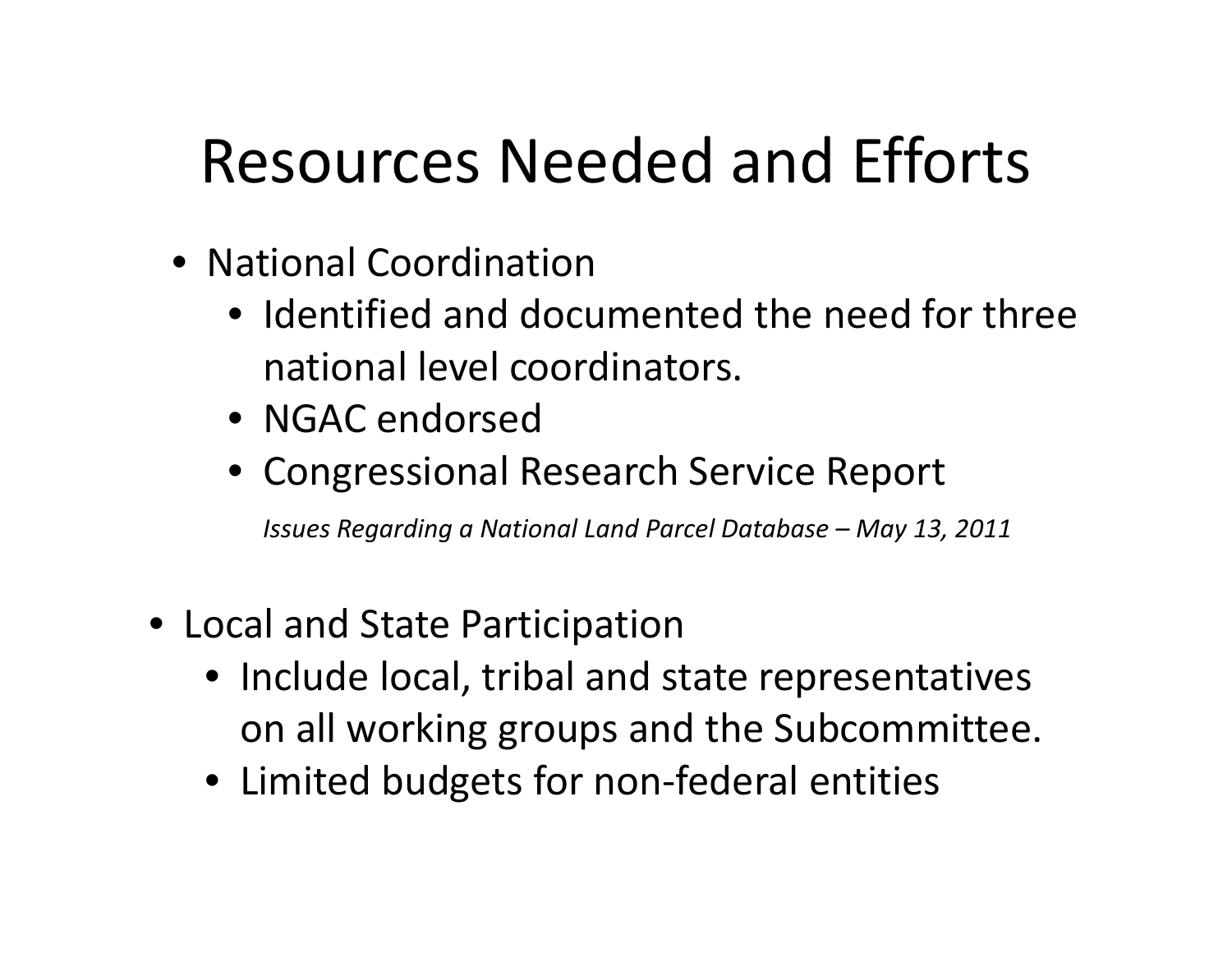## Resources Needed and Efforts

- Support for Parcel Data Aggregation by States
	- CAP grant mechanisms for states to compile parcel data inventory is limited
- ARRA Funding for Parcel Collection
	- Worked with USGS to identify resources and ARRA request to support parcel collection
	- BLM ARRA records collection for support of renewable energy development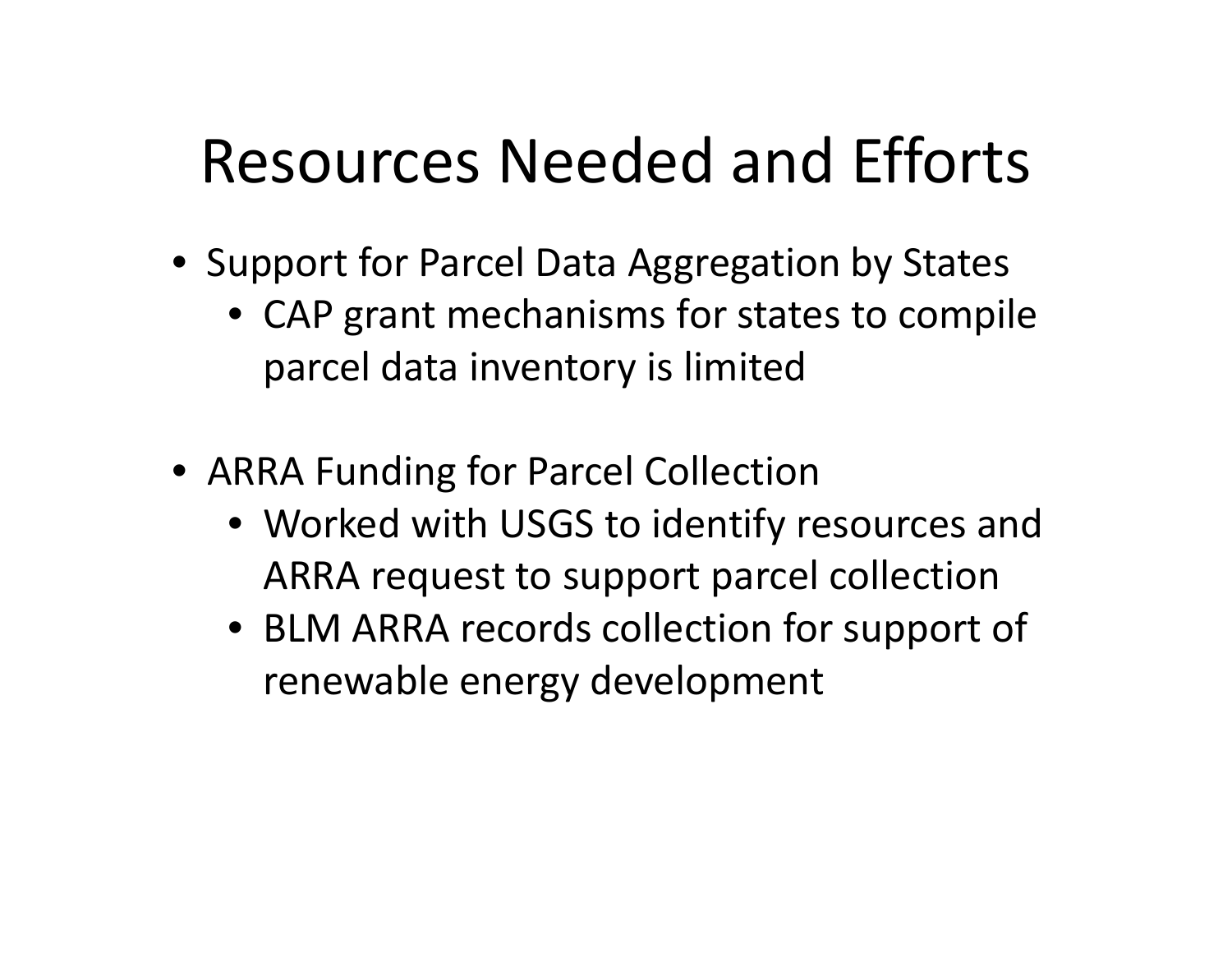### National Parcel Data – Business Needs

- There is no identified business need to have <sup>a</sup> single national parcel database for all parcels in the U.S. by federal agencies
- Parcels are needed "across the nation" tosupport various activities, but not all of the parcels at one time.
- Parcel data provided through state hosted data services would be more easily managed and more current.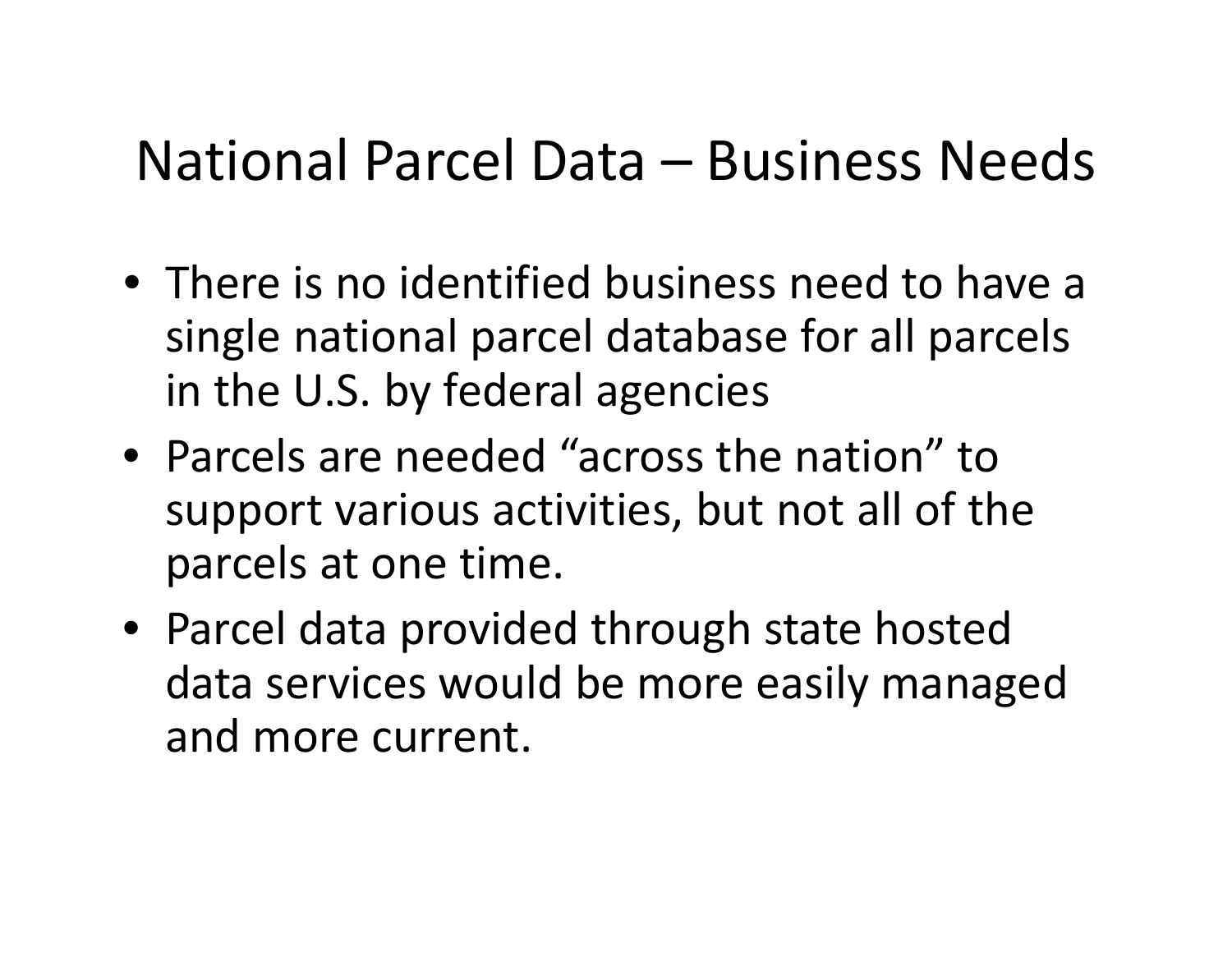## National Parcel Data – CollectionRestrictions

- There are well over 4,000 individual sources of parcel data across the U.S.
- OMB restrictions limit the ability of any federal agency to do <sup>a</sup> data call to this many entities – Recent HUD experience on OMB approval
- Harvesting data from state managed data services would service needs and be more efficient.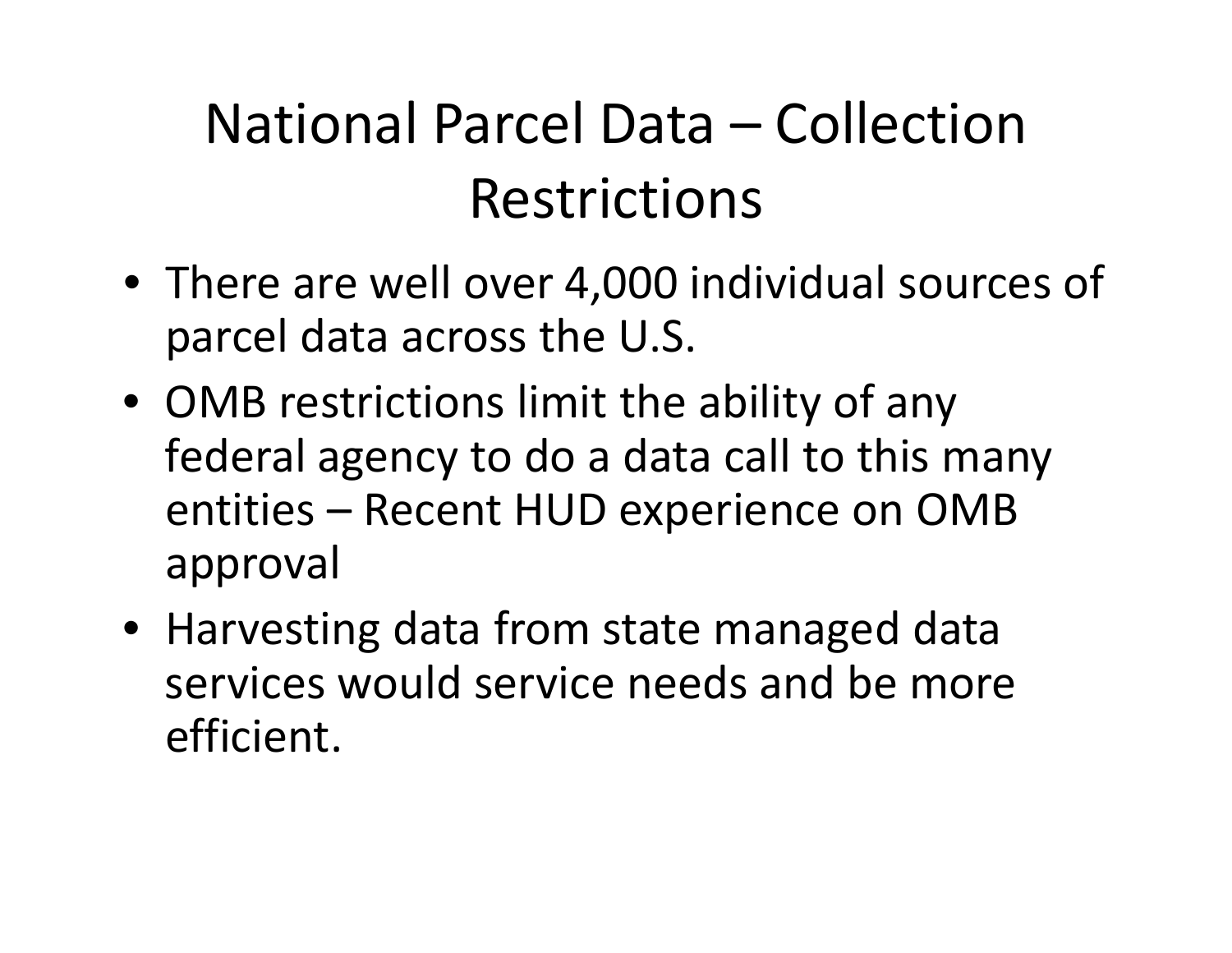# National Parcel Data – Relationships Versus Data Collection

- Federal agencies have relationships with the local entities that participate in their programs or adjoin federal lands.
- Federal agencies work with local and state agencies on <sup>a</sup> project by project basis (land exchanges, RMPs, etc).
- Establishing working partnerships is essential to the success of continued data sharing.